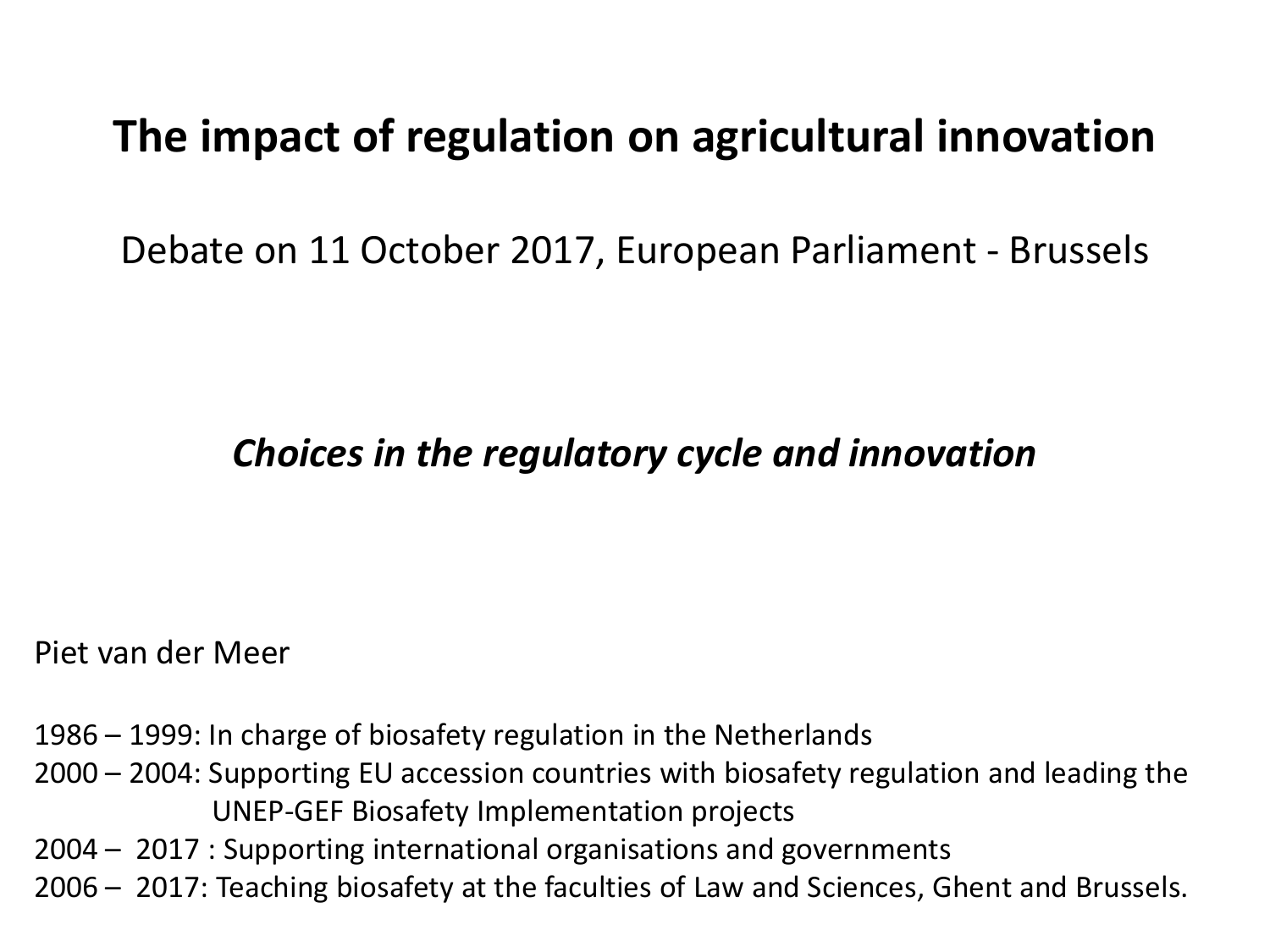## Topics

- Global agricultural context and innovation
- Regulation and innovation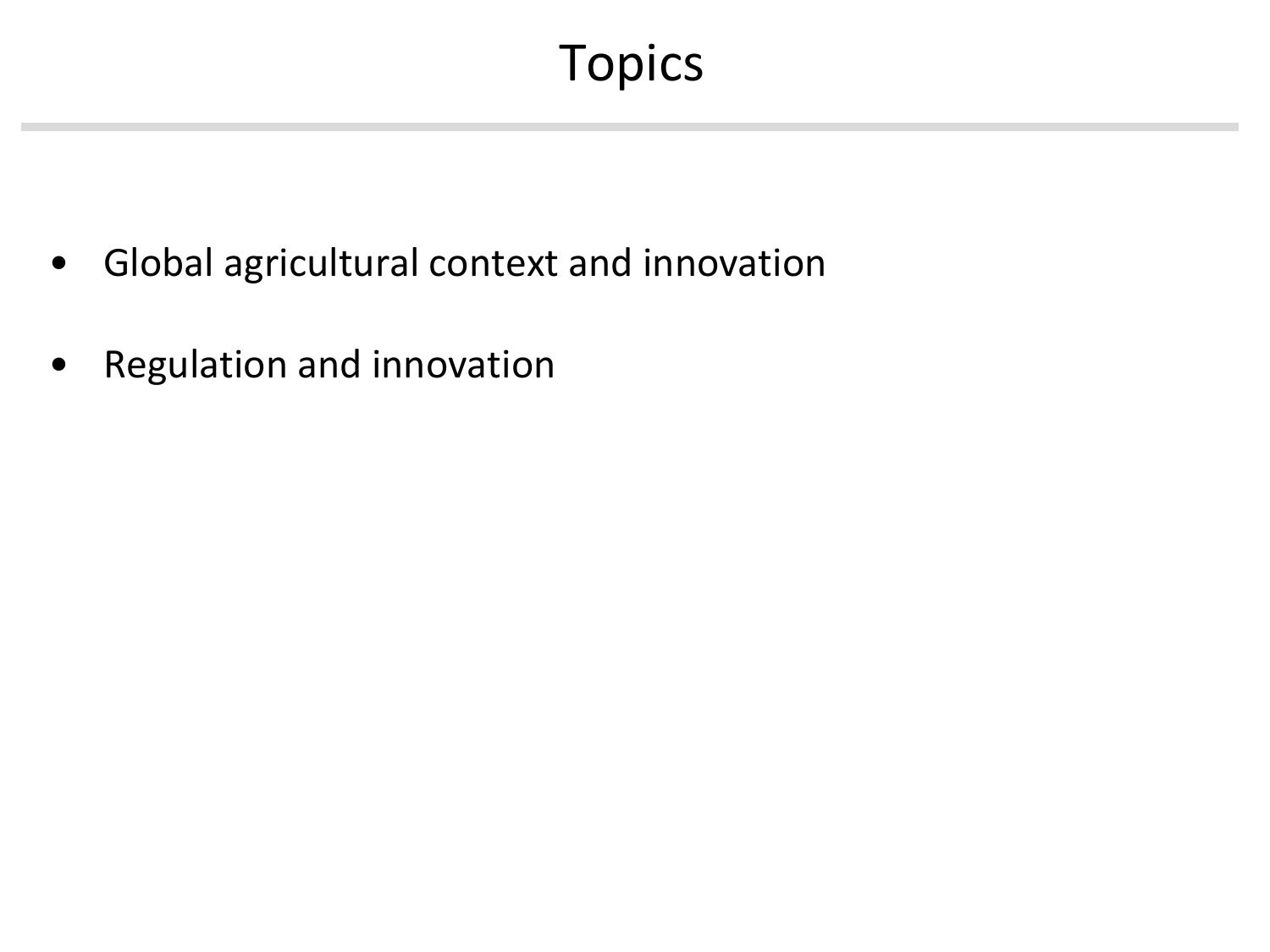## Global agricultural context and innovation

- Context: finding solutions for the challenges of farmers to produce 'more with less' under the effects of climate change.
- These multi-facetted challenges require multi-facetted solutions, including improved crops and farming practices.
- Farmers need on the short term crops that produce more per hectare and per litre of water, that are less dependent on pesticides and fertilisers, that have improved product characteristics and that can tolerate drought and flooding.
- Agenda 21 (1992): modern biotechnology is not a silver bullet, but can contribute significantly to solutions for these challenges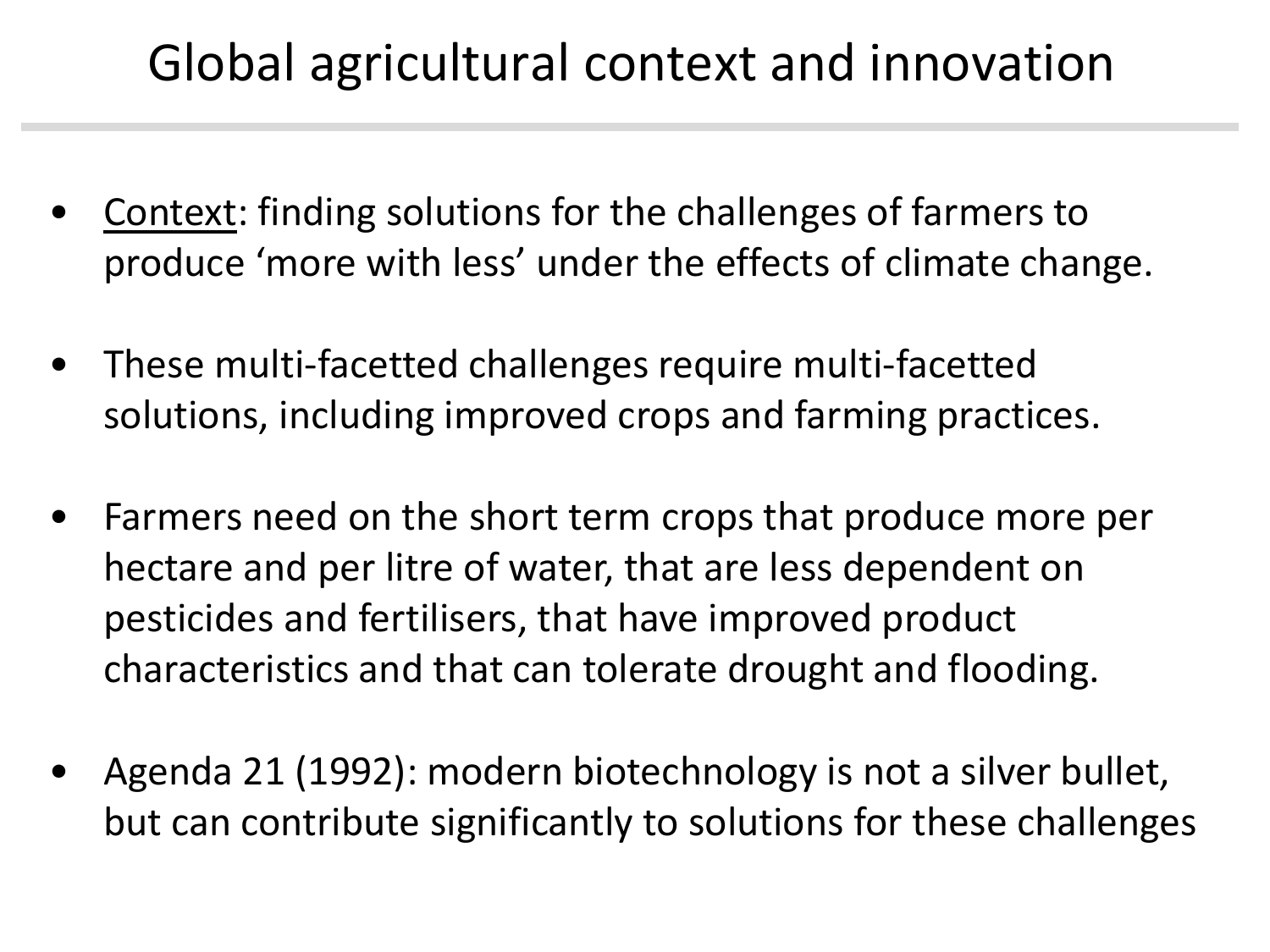## Global agricultural context and innovation

- Since 1992 the policy of most governments on innovative technologies can be summarised as: *"maximising benefits and minimising risks".*
	- Maximising benefits: e.g.: setting the research agenda
	- Minimising risks: e.g.: biosafety systems and regulations.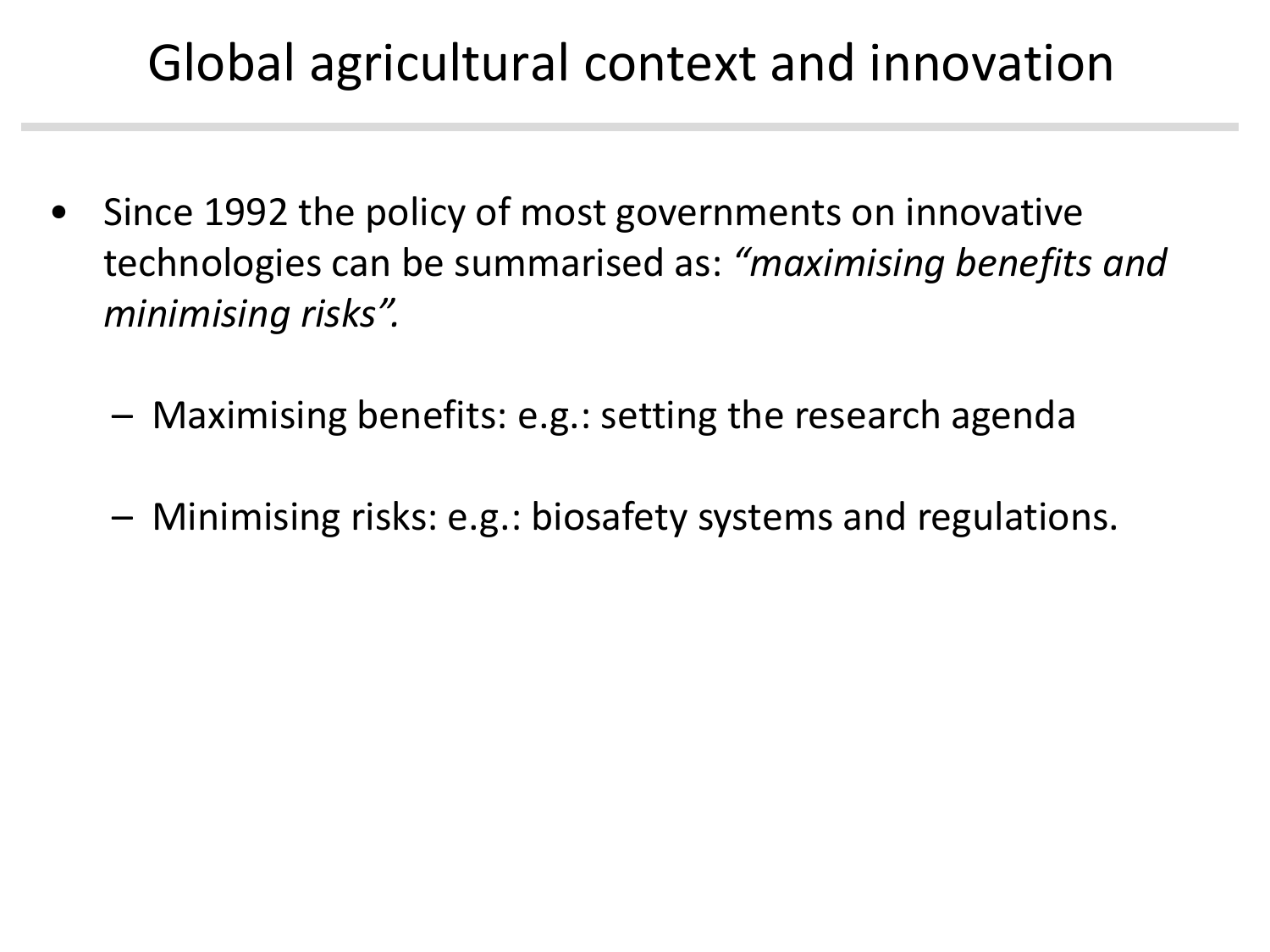Regulation - the 'Regulatory cycle':

- a) Designing regulations
- b) Implementation
- c) Review and assessment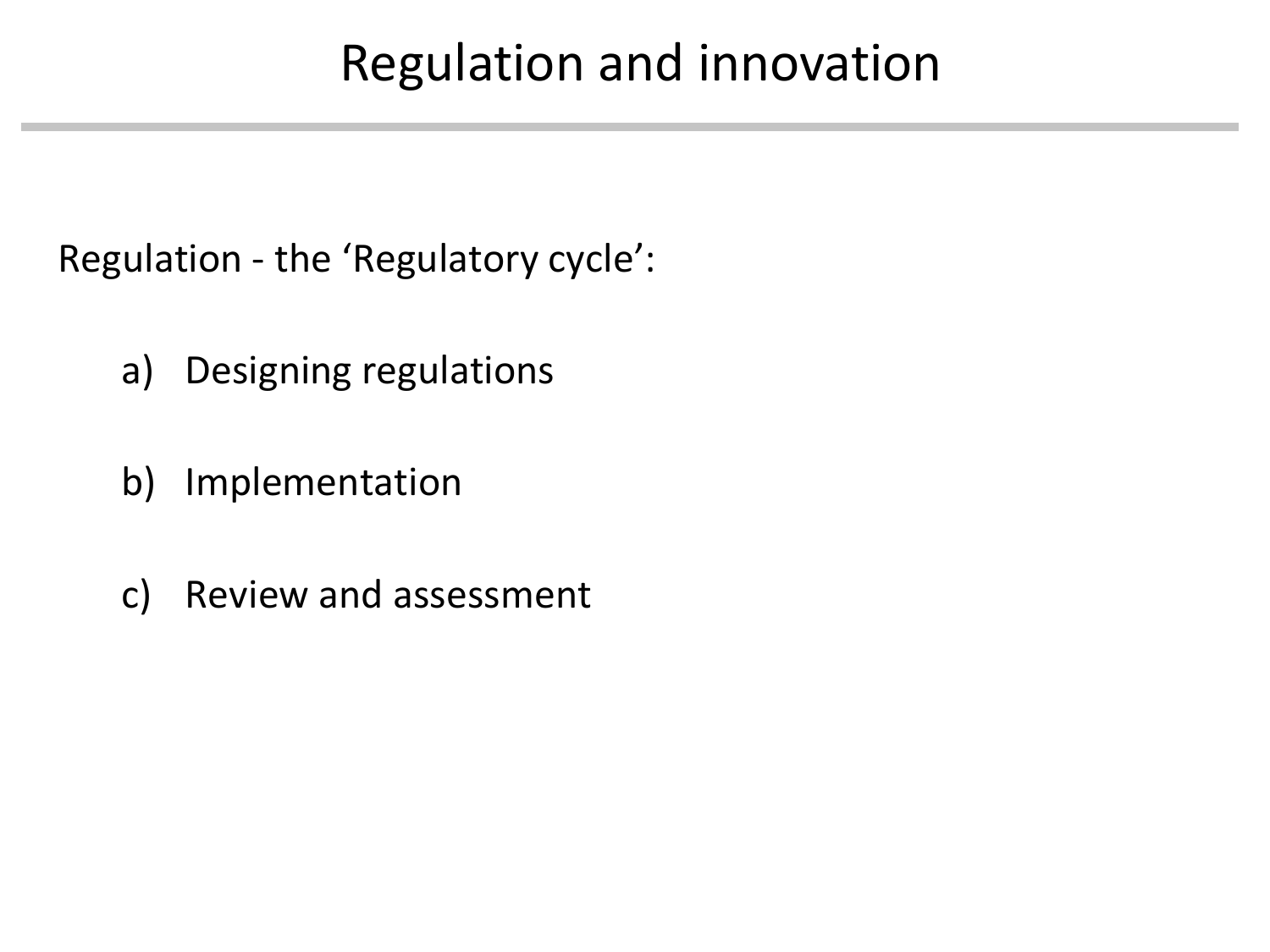# Designing regulatory frameworks for biosafety

Key considerations:

- Objective
- Scope
- Regulatory tool(s)
- Structure of the regulatory framework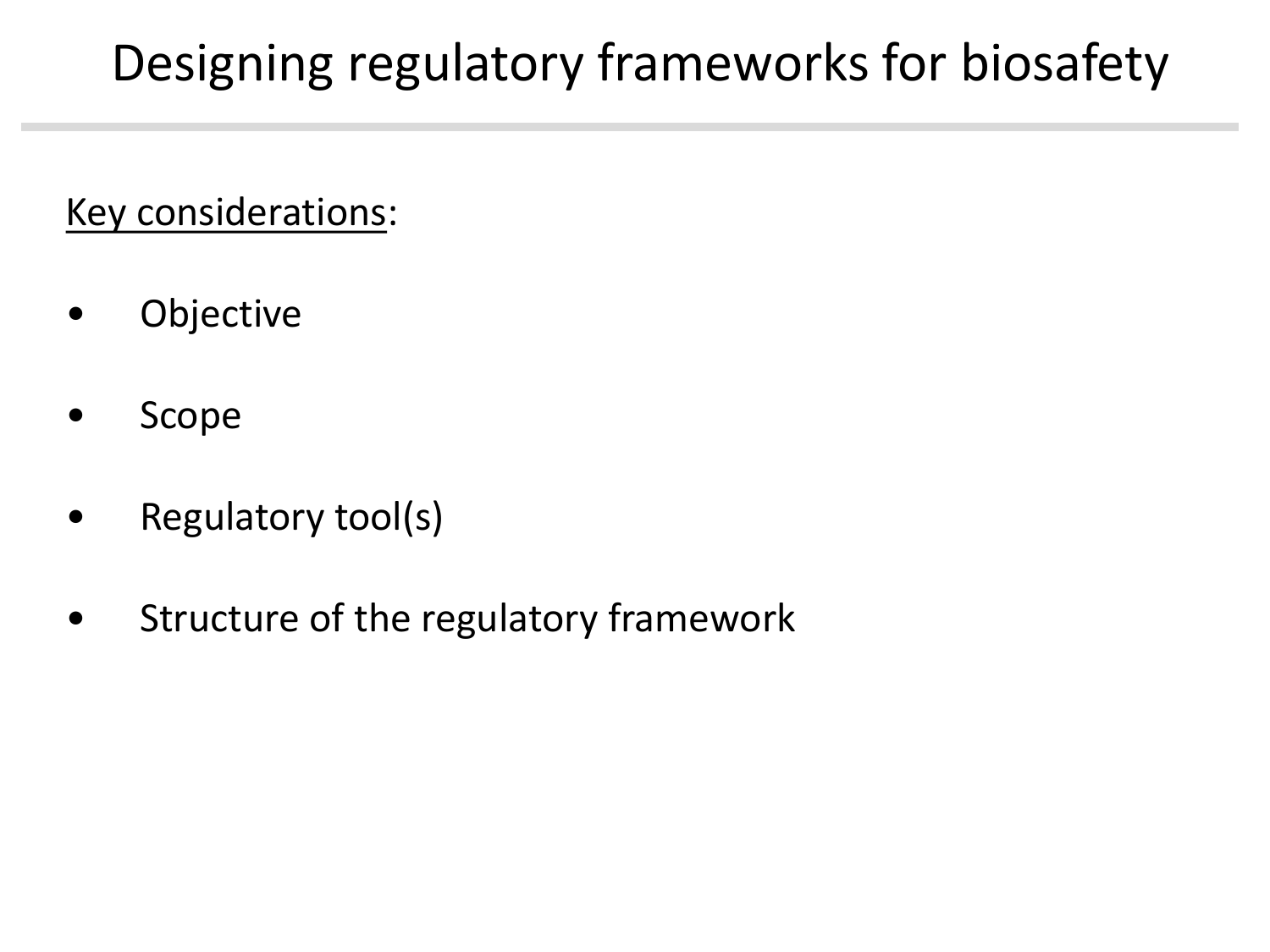## Designing biosafety regulations – objectives

#### Objectives of biosafety regulations are based on:

- Countries' national policies on biotechnology and biosafety
- Countries' international obligations

Typical elements in objectives of biosafety regulations:

- Safety for human health and the environment, e.g. "contribute to an adequate level of protection" (CPB)
- Other elements
	- Harmonisation, internal market (e.g. EU)
	- Providing a level playing field for innovation and R&D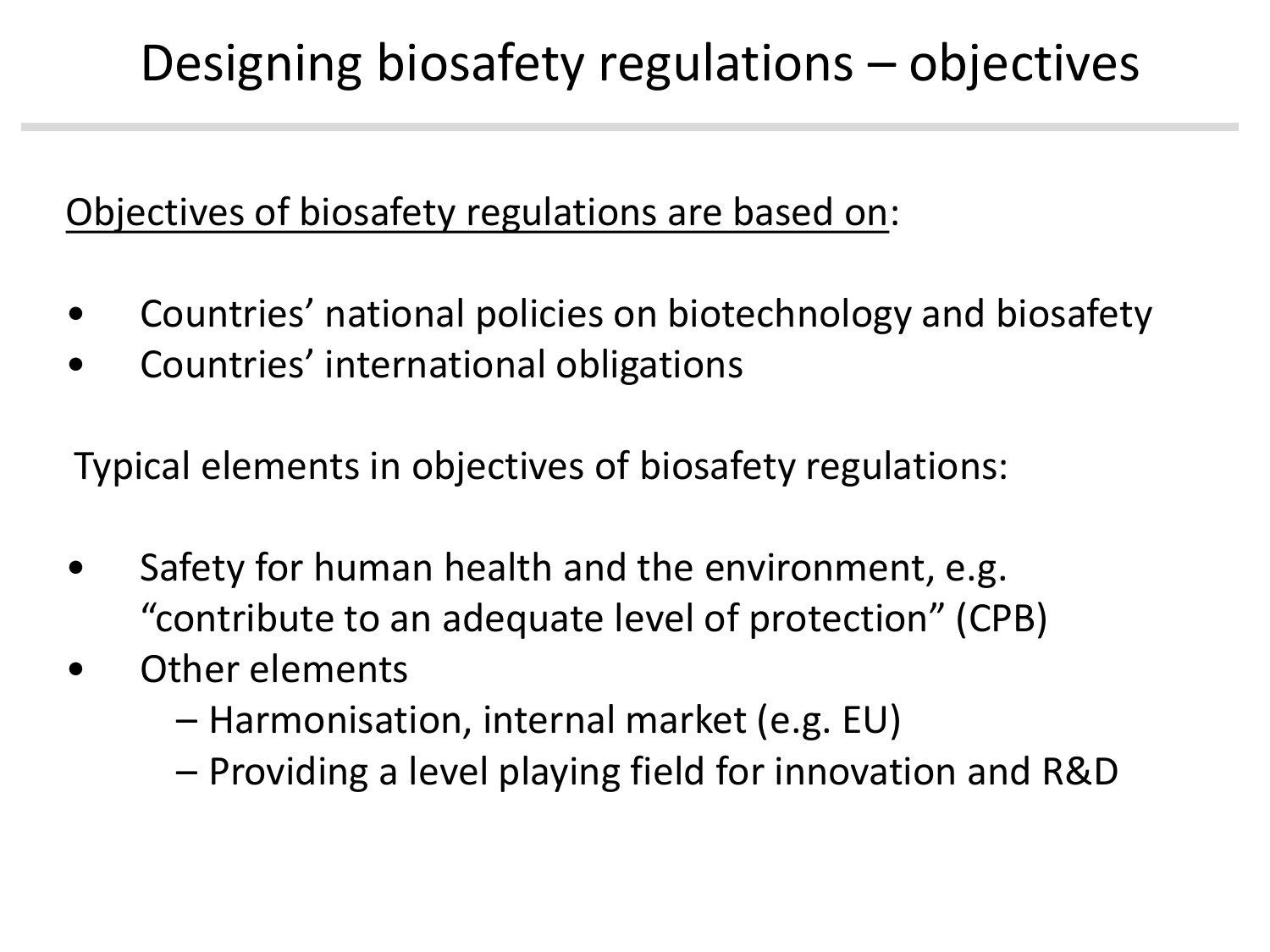#### Biosafety regulations – Scope

#### 1. What is covered

- Which activities?, e.g.: contained use, environmental releases
- With what? e.g.: GEOs, GMOs, LMOs, PNTs.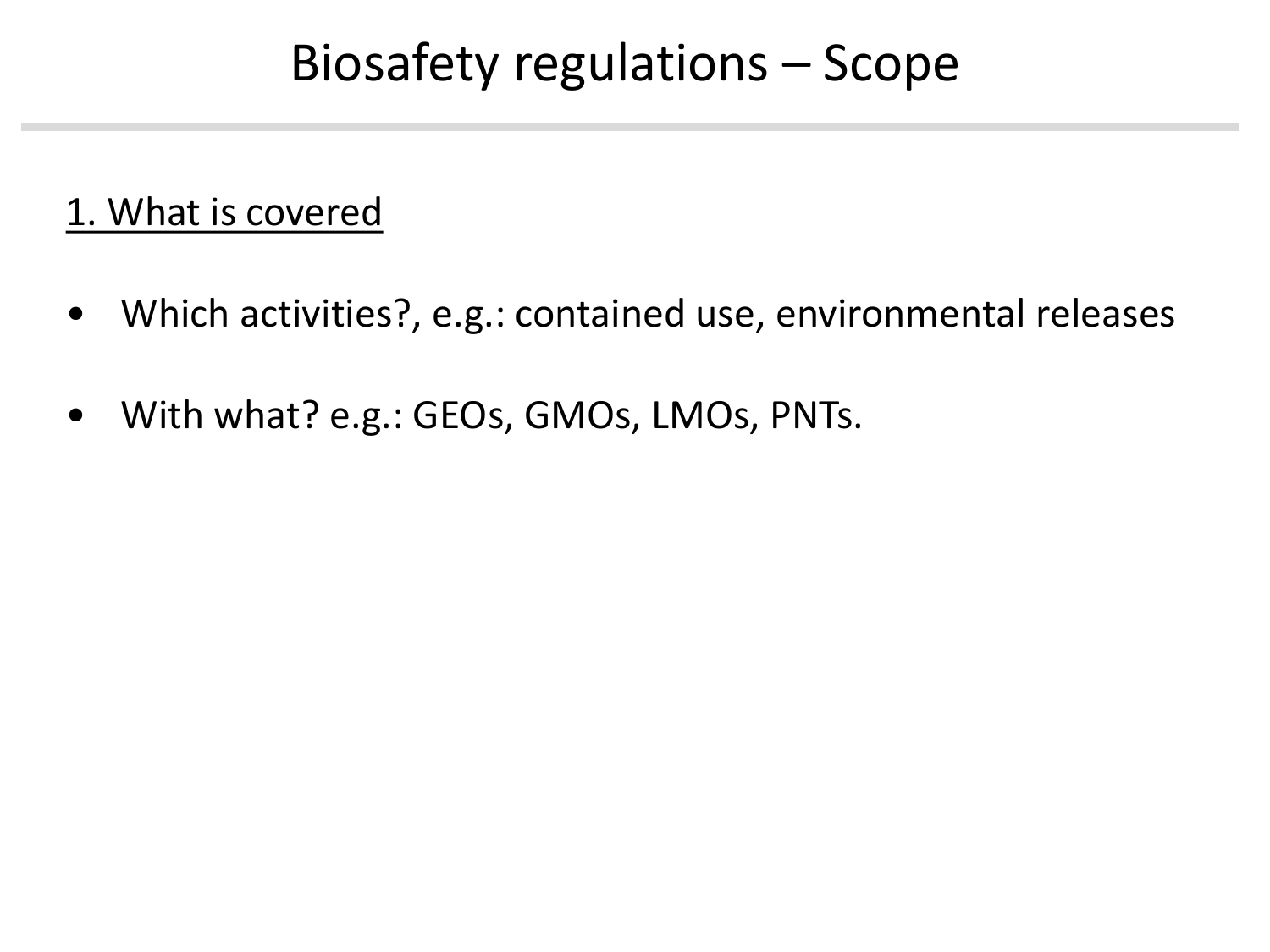#### Scope – categories

- 1. Organisms developed through exchanging genes between sexually compatible organisms, e.g.: cross breeding, embryorescue, hybrids, marker assisted selection, genome editing.
- 2. Organisms developed through generating additional genetic variation in existing genomes, e.g.: radiation/chemically induced mutagenesis (since 1920s), genome editing.
- 3. Organisms developed through introducing novel traits from unrelated organisms, e.g.: recombinant DNA, cell fusion, genome editing.

Most biosafety regulations are based on a certain level of **novelty** of the resulting organisms (e.g. CPB, EU, CDN).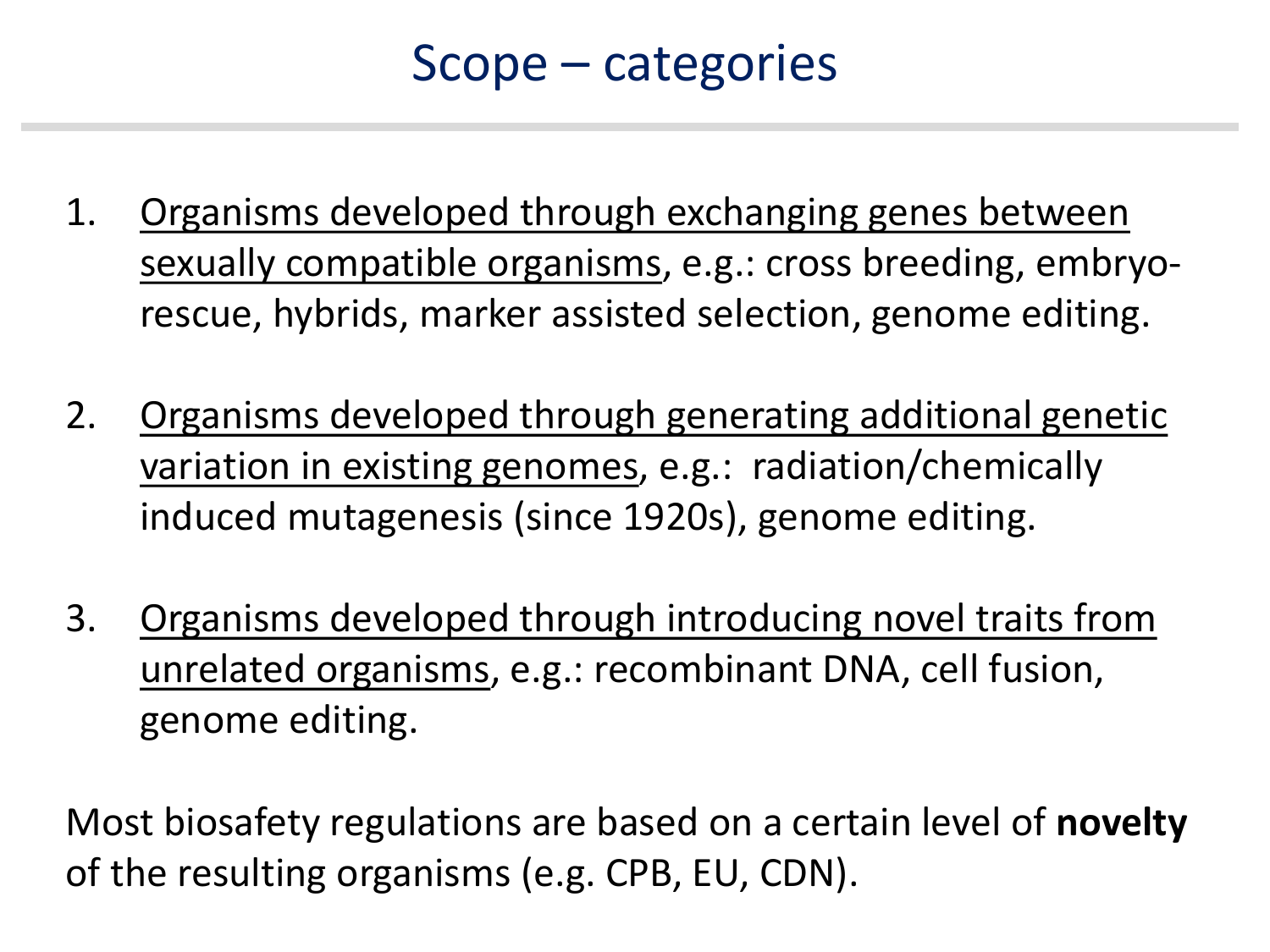### Biosafety regulations – Scope

#### 2. What is exempted

- Exempted from the start, e.g. pharmaceuticals
- Enabling mechanism for later exemptions, e.g. GMOs not likely to have adverse effects (e.g. Biosafety Protocol art. 7.4)

 *The choice of scope and exemptions of regulations can impact innovation.*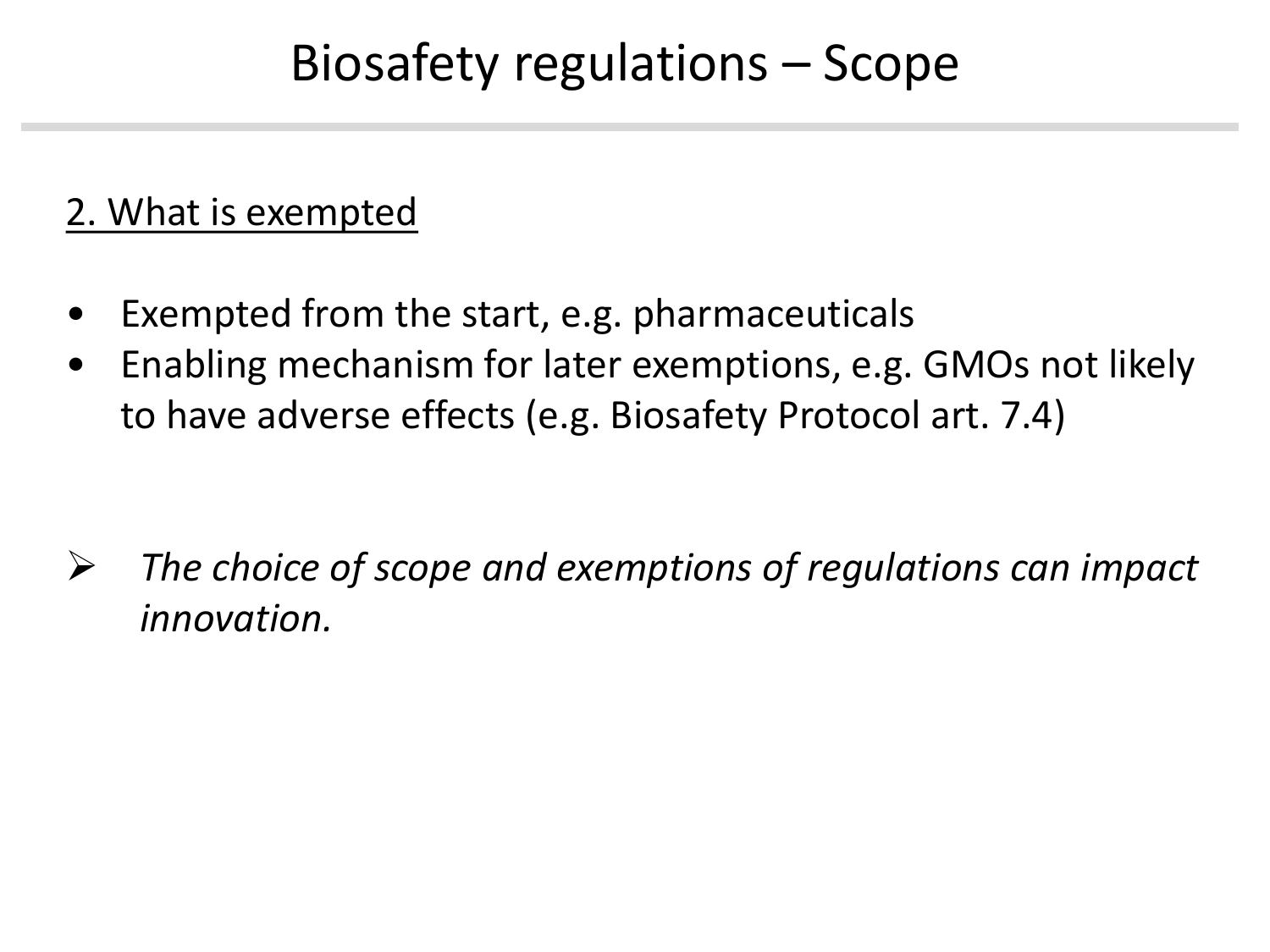## Regulations - choice of regulatory tools

- 1. Activities subject to technical standards
	- E.g. containment levels

- 2. Activities subject to prior notification
	- With / without waiting period

- 3. Activities subject to authorisation
	- Permits / Approval

*The choice of regulatory tools can impact innovation*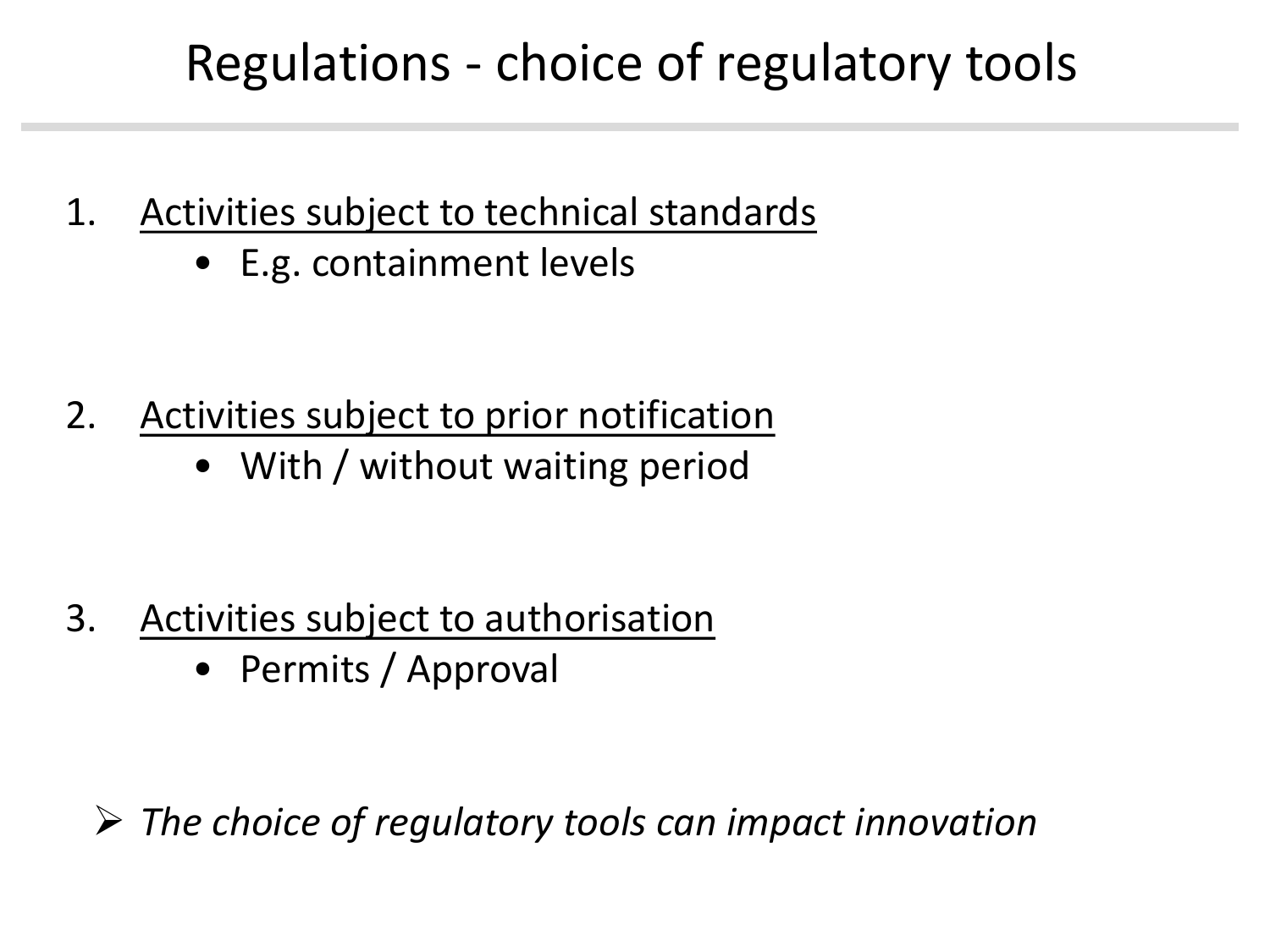#### Choice of regulatory structure

#### Different regulatory levels:

- Legislation (Act, Bill, Law) Parliamentary involvement
- Implementing regulations (Regulation, Order, Decree, Rule) Issued by the Government, based on existing legislation
- Guidelines 'non binding'

*The choice of the regulatory structure can impact innovation*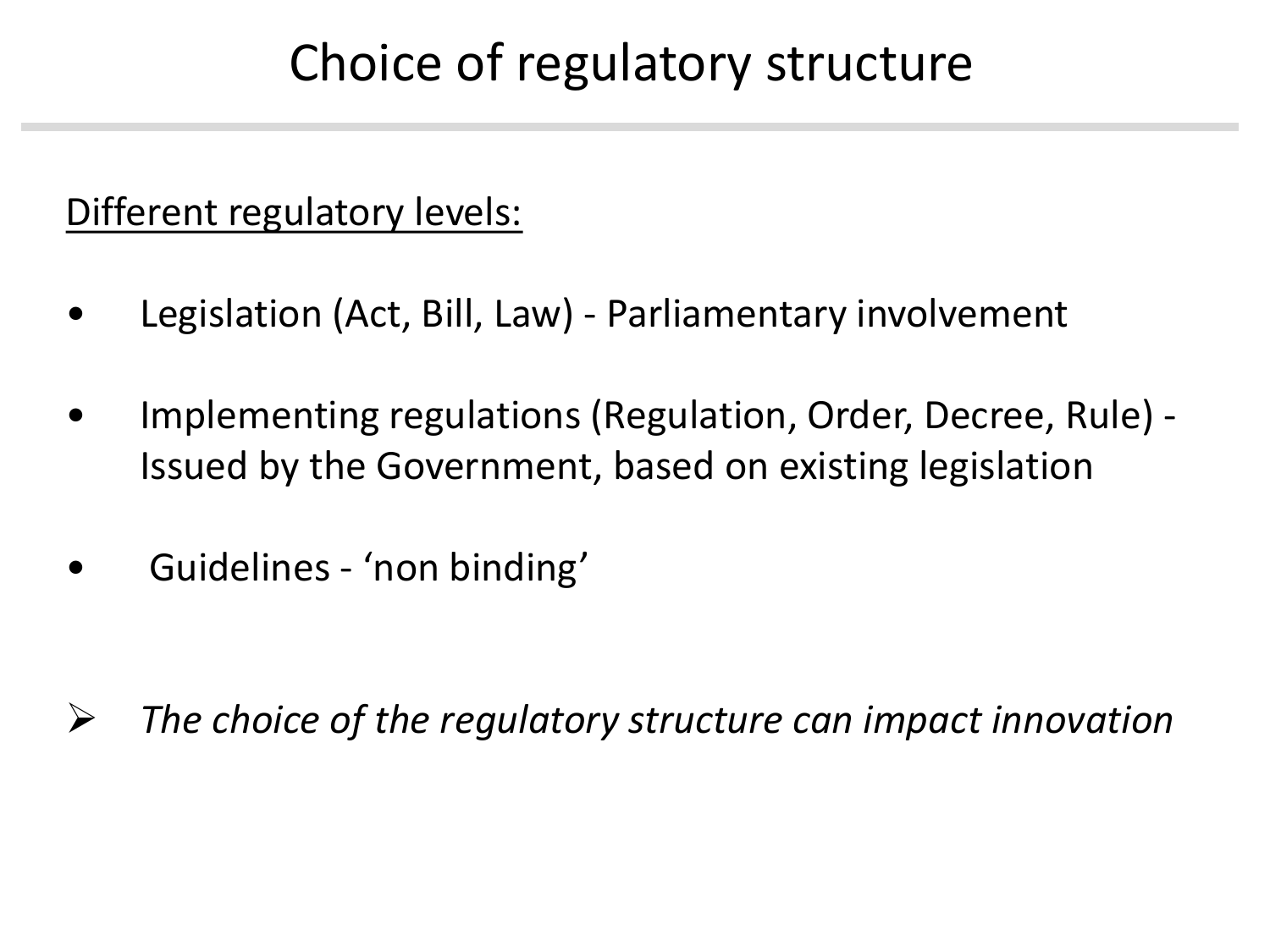## Regulatory frameworks – Implementation

Implementation, e.g.:

- Procedures for notifications
- Risk assessment
- Public information/participation
- Monitoring and enforcement

 *The way in which regulations are implemented can impact innovation*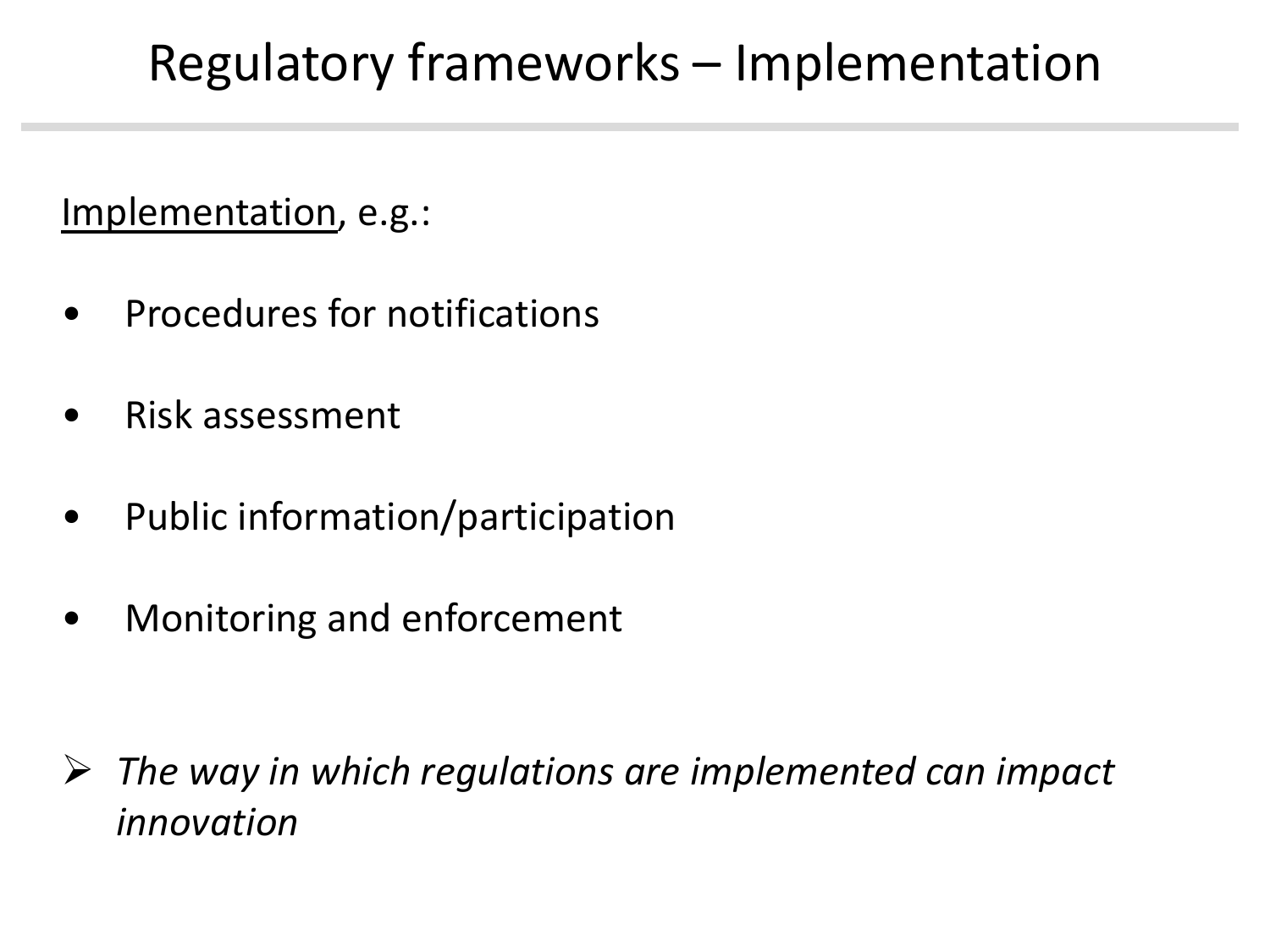#### Regulatory frameworks – review and assessment

Standard practice in many countries and the EU:

- Review of the text of the regulatory framework
- Assessment of the implementation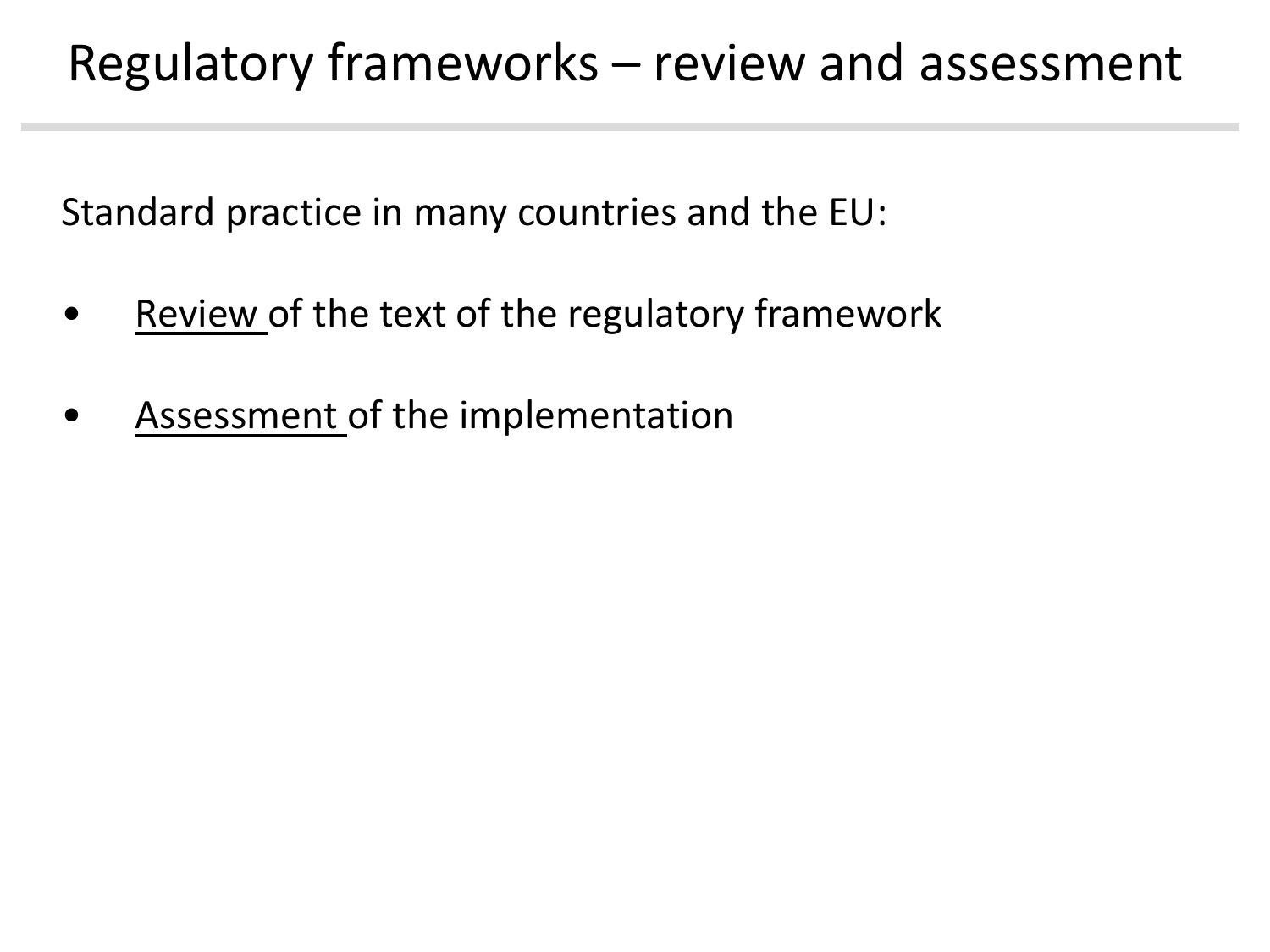#### Review of the text of regulatory frameworks

Review for conformity with key regulatory parameters:

- Clarity e.g. vis a vis new developments, e.g. genome editing
- Transparency  $-e.g.$  decision criteria
- Consistency  $-e.g.$  internally, internationally
- Proportionality e.g. regulatory requirements
- Workability and enforceability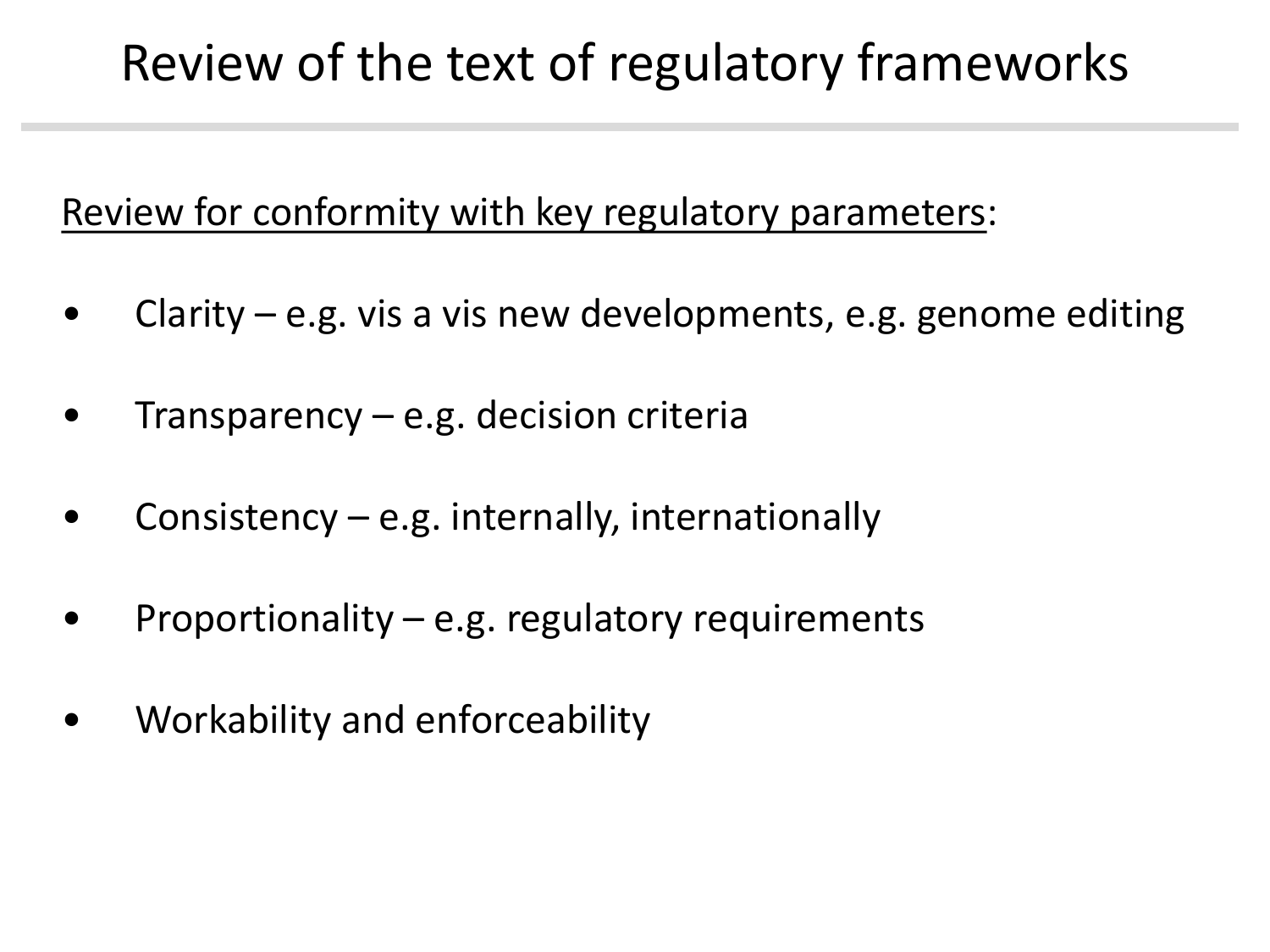#### Assessment of the implementation of regulations

- Efficacy does the framework achieve its objectives?
- Efficiency does it do so at the least possible costs?
- Unintended impacts e.g. what are the impacts on the regulated community, such as impacts on public R&D and innovation?